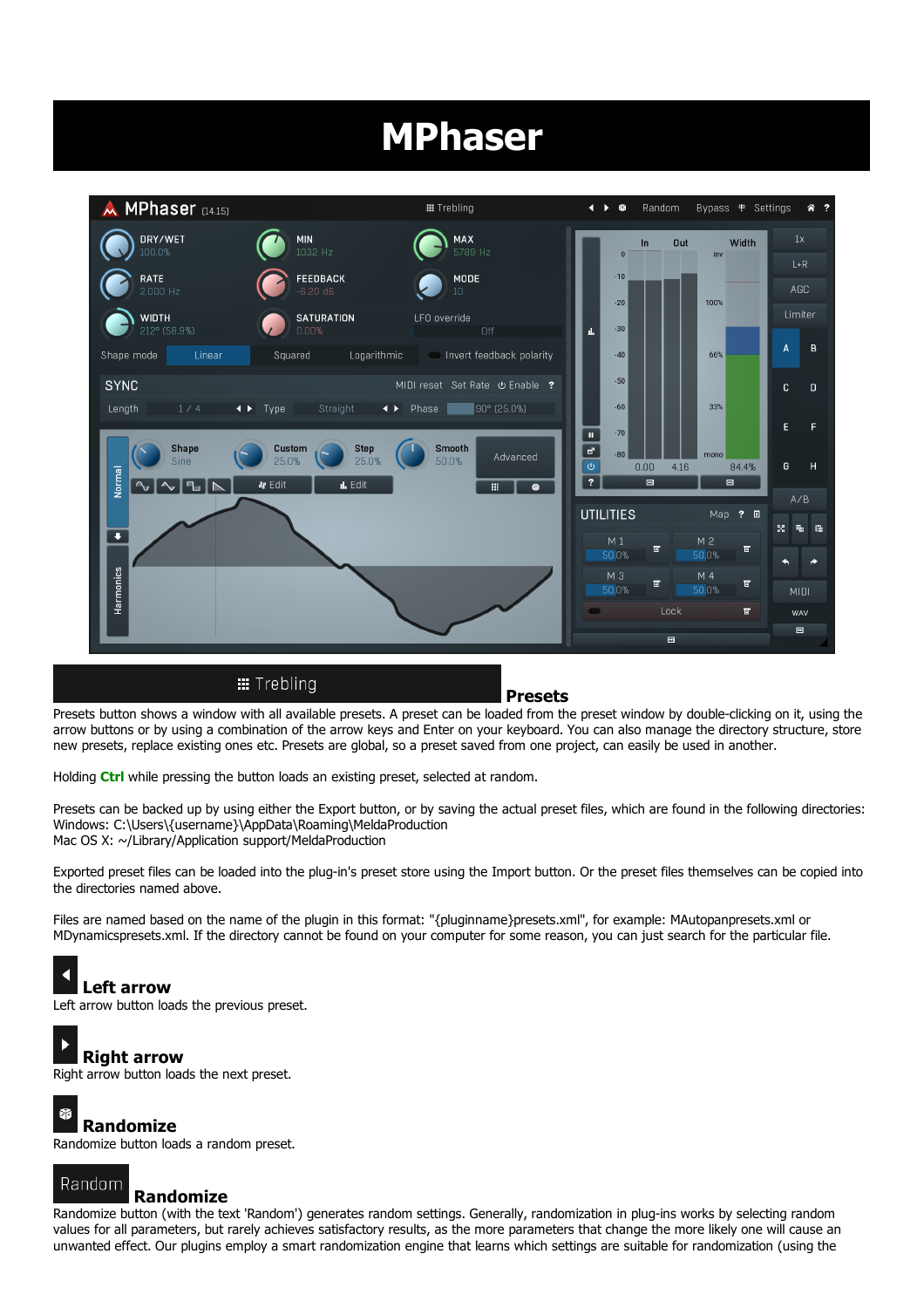existing presets) and so is much more likely to create successful changes.

In addition, there are some mouse modifiers that assist this process. The smart randomization engine is used by default if no modifier keys are held.

Holding Ctrl while clicking the button constrains the randomization engine so that parameters are only modified slightly rather than completely randomized. This is suitable to create small variations of existing interesting settings.

Holding **Alt** while clicking the button will force the engine to use full randomization, which sets random values for all reasonable automatable parameters. This can often result in "extreme" settings. Please note that some parameters cannot be randomized this way.

## 韭

Panic

Panic button resets the plugin state. You can use it to force the plugin to report latency to the host again and to avoid any audio problems. For example, some plugins, having a look-ahead feature, report the size of the look-ahead delay as latency, but it is inconvenient to do that every time the look-ahead changes as it usually causes the playback to stop. After you tweak the latency to the correct value, just click this button to sync the track in time with the others, minimizing phasing artifacts caused by the look-ahead delay mixing with undelayed audio signals in your host. It may also be necessary to restart playback in your host.

Another example is if some malfunctioning plugin generates extremely high values for the input of this plugin. A potential filter may start generating very high values as well and as a result the playback will stop. You can just click this button to reset the plugin and the playback will start again.

#### Settings Settings

Settings button shows a menu with additional settings of the plugin. Here is a brief description of the separate items.

Activate lets you activate the plugin if the drag & drop activation method does not work in your host. In this case either click this button and browse to the licence file on your computer and select it. Or open the licence file in any text editor, copy its contents to the system clipboard and click this button. The plugin will then perform the activation using the data in the clipboard, if possible.

There are 4 groups of settings, each section has its own detailed help information: **GUI & Style** enables you to pick the GUI style for the plug-in and the main colours used for the background, the title bars of the windows and panels, the text and graphs area and the highlighting (used for enabled buttons, sliders, knobs etc).

Advanced settings configures several processing options for the plug-in.

Dry/wet affects determines, for Multiband plug-ins, which multiband parameters are affected by the Global dry/wet control.

Smart interpolation adjusts the interpolation algorithm used when changing parameter values; the higher the setting the higher the audio quality and the lower the chance of zippering noise, but more CPU will be used.



WWW button shows a menu with additional information about the plugin. You can check for updates, get easy access to support,<br>MeldaProduction web page, video tutorials, Facebook/Twitter/YouTube channels and more.



Dry/wet

Dry/wet defines how powerful the effect is, thus this is the ratio between dry and wet signals.<br>Range: 0.00% to 100.0%, default 40.0%





Max frequency defines the maximal phaser oscillator frequency.<br>Range: 20.00 Hz to 20.0 kHz, default 2000 Hz



Rate defines the speed of the low frequency oscillator. This is available only when synchronization to host is disabled.<br>Range: 0.0100 Hz to 20.00 Hz, default 2.000 Hz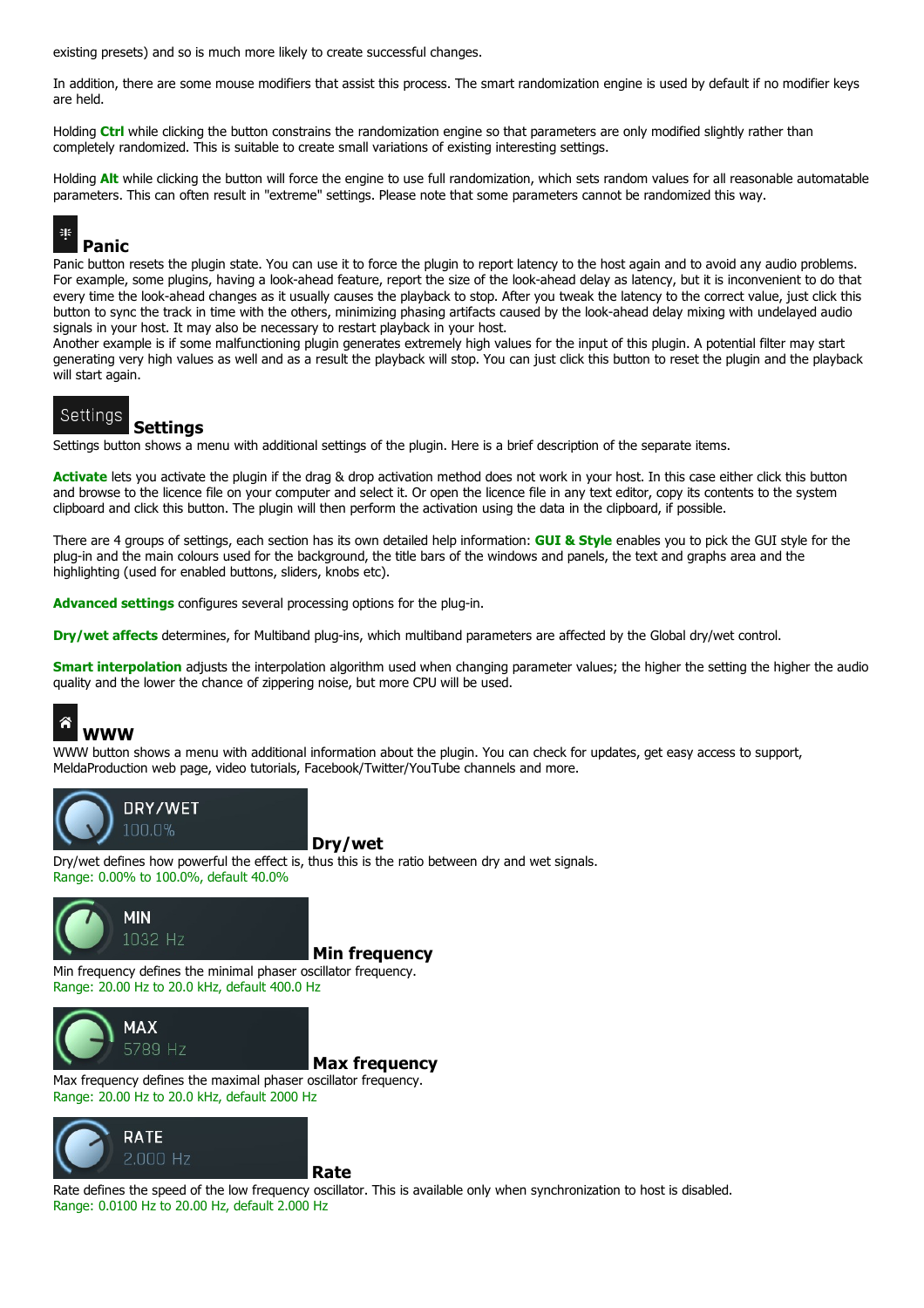

#### Feedback

Feedback defines the phase signal feedback. Range: silence to 0.00 dB, default -6.20 dB



Mode

Mode defines the number of phaser delays which changes the sound character.<br>Range: 1 to 100, default 4



**Width** 

Width defines the phase difference between particular channels. This is very simple and often practical way to accomplish a kind of stereo expansion.

Range: -360 $\hat{A}^{\circ}$  (-100.0%) to 360 $\hat{A}^{\circ}$  (100.0%), default 180 $\hat{A}^{\circ}$  (50.0%) <



Saturation

Saturation controls the amount of saturation applied to the phasing signal.<br>Range: 0.00% to 100.0%, default 0.00%

### LFO override

Off

#### LFO override

LFO override lets you override the LFO and control the modulation value directly. This feature may offer several creative possibilities. You can then either automate it or even better, use the modulators (if the plugin provides any) to follow the input level, pitch, randomize etc. Set this below -1 to disable this feature. Please note that since there is only one parameter, by using it you will lose the possibility of having different values for each channel, hence potential stereoizing capabilities will not be available. Range: Off to 100.0%, default Off

| Shape mode | Linear | Squared | Logarithmic | <b>Shape mode</b> |
|------------|--------|---------|-------------|-------------------|
|            |        |         |             |                   |

Shape mode controls the sweep shape, thus how the phasing frequency changes. It is driven by the LFO shape.

Invert feedback polarity Invert feedback polarity

Invert feedback polarity inverts the phase of the feedback signal.



Example: '1/4 Straight' at 120 bpm <sup>=</sup> <sup>a</sup> delay of 500 ms, '1/4 Triplet' at 160 bpm <sup>=</sup> <sup>a</sup> delay of 281.25 ms.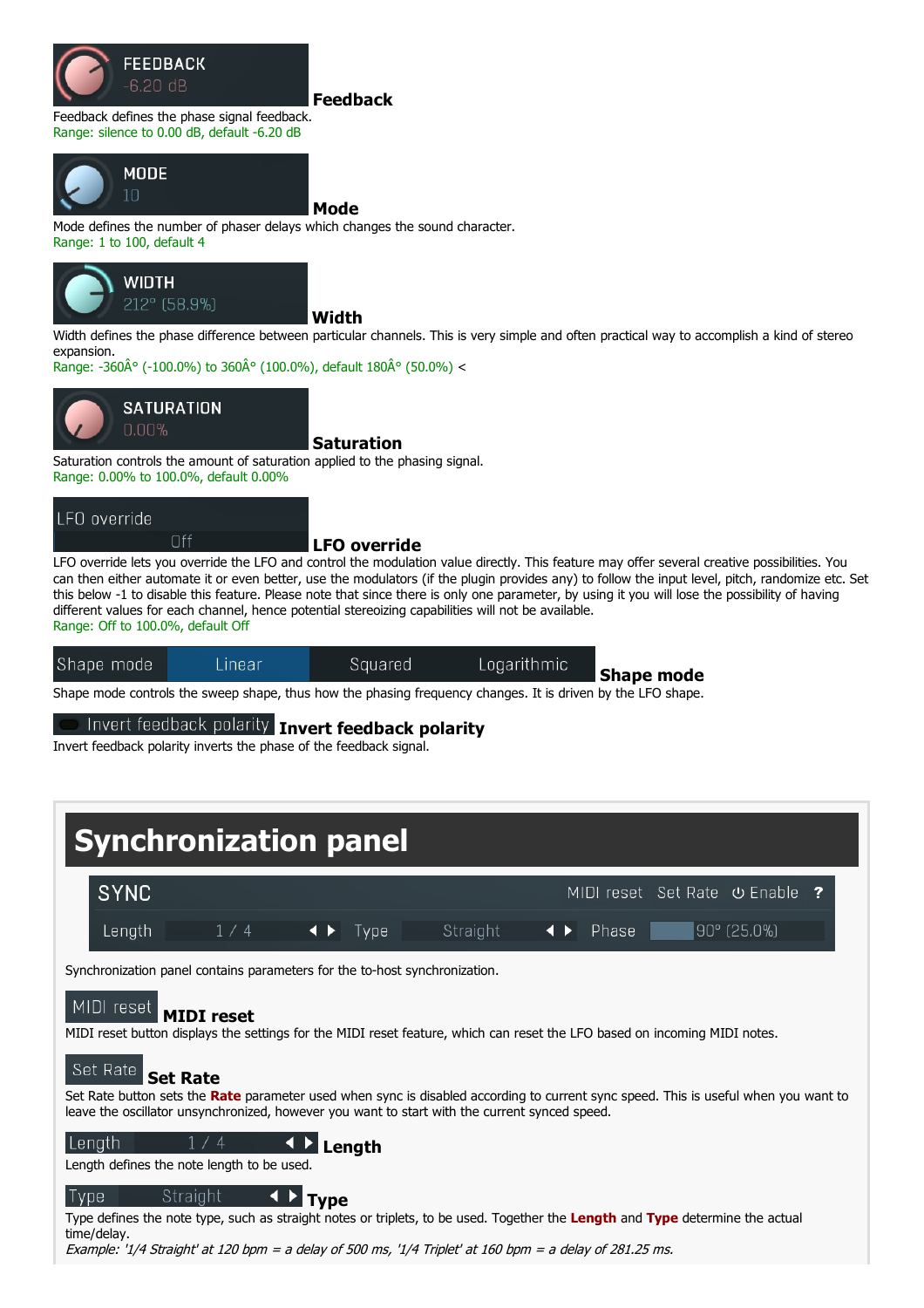Range:  $0\text{\AA}^{\circ}$  (0%) to 360 $\text{\AA}^{\circ}$  (100.0%), default 90 $\text{\AA}^{\circ}$  (25.0%) <



Signal graph defines the low frequency oscillator shape.Signal-generator is an incredibly versatile generator of low & high frequency signals. It offers 2 distinct modes - Normal and Harmonics.

Normal mode is appropriate for low-frequency oscillators, where the graphical shape is relevant and is used to drive some form of modulation. For example, a tremolo uses this modulation to change the actual signal level in time. Frequencies for such oscillators usually do not exceed 20Hz as this is a sort of limit above which the frequencies become audible.

Harmonics mode is designed for high-frequency oscillators, where the actual shape is not as important as the harmonic content of the resulting signal, hence it is especially useful for actual audio signals. Please note that since a shape can contain more harmonics than those available from the harmonic generator, the results may not be exactly the same. As an example, a rectangular wave in normal mode may sound fuller than when converted to the harmonic mode.

Use the arrow-down button to switch from normal mode to harmonics mode or click the **Normal** and **Harmonics** buttons

## Normal mode

The generator first uses a set of predefined signal shapes (sine, triangle, rectangle...), which you can select directly by right-clicking on the editor and choosing the requested shape from the menu. This menu also provides a link to the modulator shapes preset manager, normalization and randomization. You can also use the **Main shape** parameter, which generate provide a nearly inexhaustible number of basic shapes.

The engine then combines the predefined shape with a **Custom shape**, which may be anything you can draw using the advanced envelope engine, depending on the level set by the Custom shape control. Use the Edit button to edit the custom shape.

You can also combine those results with a fully featured step sequencer, with variable number of steps and several shapes for each of them, depending on the level set by the **Step sequencer** control. Use the lower **Edit** button to edit the step sequence.

Those results may be mixed with a custom sample, which is available from the advanced settings, accessed by clicking the **Advanced** button.

**Smoothness** softens any abrupt edges, generated by the step sequencer for example.

Finally there are **Advanced** features providing more complex transformations, adding harmonics etc. or you can click the Randomize button in the top-left corner to generate a random, but reasonable, modulator shape.

## Harmonics mode

Harmonics mode represents the signal as a series of harmonics (that is, multiples of the base frequency). For example, when your oscillator has a frequency of 2Hz (set in the Rate panel), then the harmonics are 2Hz, 4Hz, 6Hz, 8Hz etc. In theory, any signal can be created by mixing a potentially infinite number of these harmonics.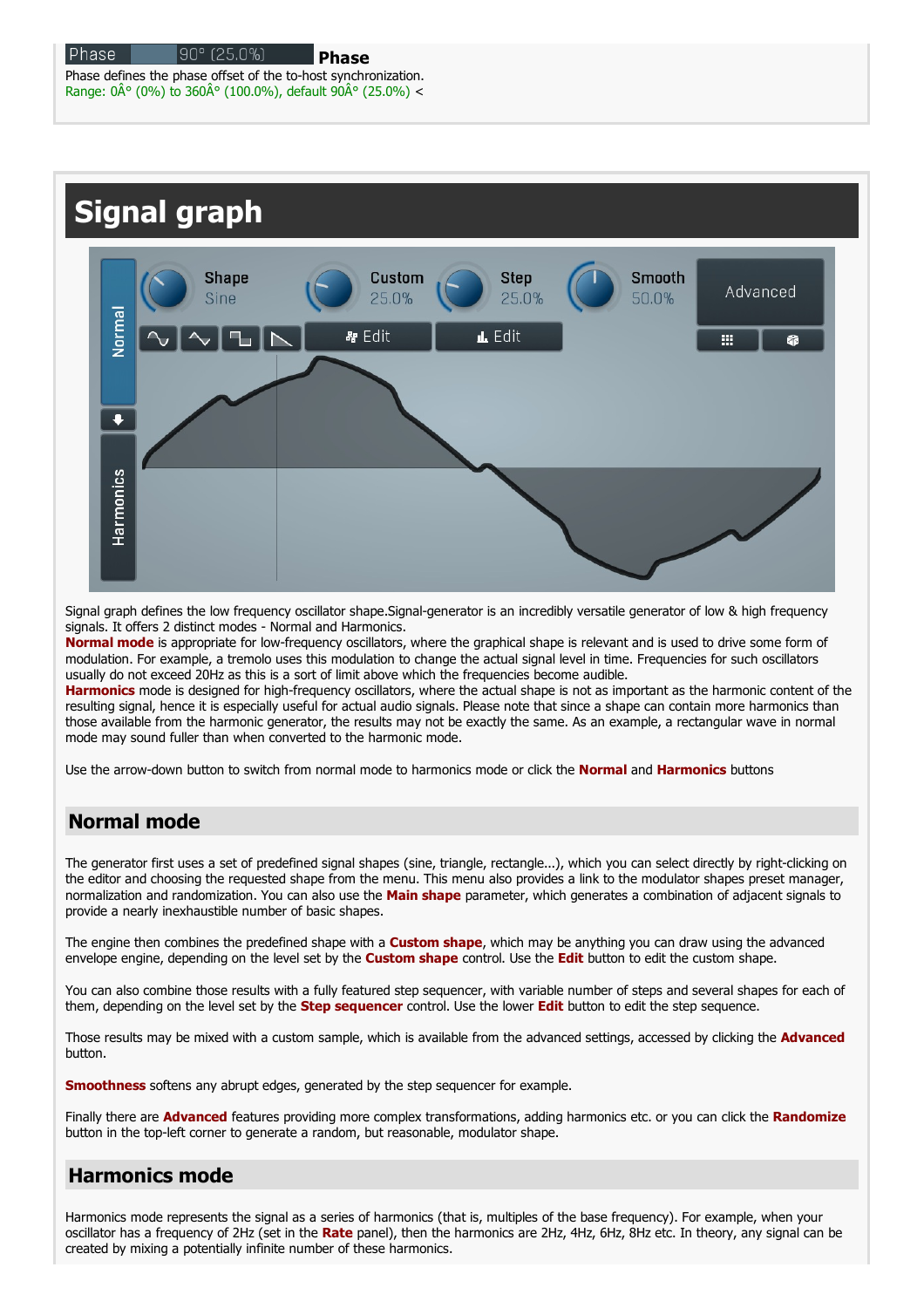The harmonics mode lets you control the levels and phases of each harmonic. The top graph controls the levels of individual harmonics, while the bottom one controls their phases. Use the left-mouse button to change the values in each graph, the right-mouse button sets the default for the harmonics - 0% level and 0% phase. In both graphs the harmonics of power 2 (that is octaves) are highlighted. Other harmonics may actually sound disharmonic, despite their names.

For example, if you reset all harmonics to the defaults and increase only the first one, you will get <sup>a</sup> simple sine wave. By adding further harmonics you make the output signal more complex.

Harmonics controls the number of generated harmonics. The higher the number is, the richer the output signal is (unless the levels are 0% of course). This is useful to make the sound cleaner. For example, if you transform a saw-tooth wave to harmonics, it would not sound like a typical saw-tooth wave anymore, but more like a low-passed version of one. The more harmonics you use, the closer you get to the original saw-tooth wave.

Generator is a powerful tool for generating the harmonics, which are otherwise rather clumsy to edit. The generator provides several parameters based upon which it creates the entire series of harmonic levels and phases. These parameters are usually easier to understand than the harmonics themselves. Part of the generator is the randomizer available via the Random seed button, which smartly generates random settings for the generator. This makes the process of getting new sounds as simple as possible.

## Signal generation fundamentals

The signal generator produces a periodic signal with specified wave shape. This means that the signal is repeating over and over again.<br>As a result it can only contain multiples of the fundamental frequency. For example, i can contain 100Hz (fundamental or 1st harmonic), 200Hz (2nd harmonic), 300Hz (3rd harmonic), 400Hz (4th harmonic) etc. However, it can never produce 110Hz. You can then control the level of each harmonic and their relative phases. It does not matter whether you use the normal mode using oscillator shapes, or harmonics mode where you can control the harmonics directly. If both modes result in the same wave shape (such as sine wave vs. 1st harmonic only), then the result is exactly the same.

Sine wave is the simplest of all as it contains the fundamental frequency only. The "sharper" the signal shape is, the more harmonics it contains. The biggest source of higher harmonics is a "discontinuity", which you can see in both rectangle and saw waves. In theory, these signals have an infinite number of harmonics. However since our hearing is highly limited to less than 20kHz, the number of harmonics which are relevant is actually pretty small. If you generate a 50Hz signal, which is very low, and assuming that you have extremely good ears and you actually hear 20kHz, then the number of harmonics audible for you is 20000 / 50 = 400.

### What happens above 20kHz?

Consider the example above again, what happens with harmonics above 400? These either stay there and simply are not audible, disappear if anti-aliasing is used, or get aliased back under 20kHz in which case you get the typ

When you convert a rectangle wave to harmonics mode, only the first 256 harmonics are used, so it basically works like an infinitely steep low-pass filter. What is the limit then? 50 Hz  $*$  256 = 12.8kHz. The harmonic mode will not produce anything above this limit if you are generating a 50Hz signal. Most people do not hear anything above 15kHz, so this is usually enough, but if not, you may need to use the normal mode where you get the "infinite" number of harmonics.

### What you see is not always what you get!

Say you want a rectangle wave and play a 440Hz tone(A4). You would expect the output signal to be a really quick rectangle wave, right? Wrong! If you would do that, and actually most synthesizers on the market do that, you would get the infinite number of harmonics. And, since you are working in say 48kHz sampling rate, the maximum frequency that can actually exist in your signal is 24kHz. So everything above it would get aliased below 24kHz, and there would be a lot of aliased dirt.

The "good" synthesizers perform a so-called anti-aliasing. There are several methods, most of them require quite a lot of CPU or have other limitations. The goal is to remove all frequencies above the 24kHz in our case or in reality, it is more about removing all aliased frequencies above 20kHz - this means, that we do not care about frequencies above 20kHz, because we do not hear them anyway. But we will keep it simple. Let's say we remove everything above 20kHz. You already know that the rectangle wave can be created using an infinite number of harmonics or sine waves. We removed everything above the 45th harmonic (20000 / 440) so our rectangle wave is trying to be formed using just 45 harmonics, so it will not really look like a rectangle wave.

After some additional filtering (like DC removal), the rectangle wave may look completely different than a true rectangle wave, yet it would sound the same! Does it matter? Not really. You simply edit the shape as a rectangle wave and let the synthesizer do the ugly stuff for you. But do not check the output, because it may be very different than what you would expect ;).

#### How can I generate non-harmonic frequencies?

Ok, so now you are playing a 440Hz (A4) saw wave, it contains 440Hz, 880Hz, 1320Hz etc. Anything generated using the signal generator can contain only these frequencies, the only difference is the levels and phases of each of them. What if you want to make the signal dirty by adding say 500Hz? Well, that is not that simple! Here we are getting into audio synthesizer stuff, so let us just give you a few hints.

The traditional way is to use modulation. One particular method is called frequency modulation (FM). Instead of generating a 440Hz saw wave with your generator, you change the pitch, up and down. You are modulating the frequency, that's why FM. It is basically a vibrato, but as you increase the speed of the vibrato, it gets so quick that you stop noticing the pitch changes (that's very simplified but it serves the purpose) and instead it starts producing a very complex spectrum. Will the 500Hz be there? Well, if setup correctly, yes, but there will also be lots of other non-harmonic frequencies.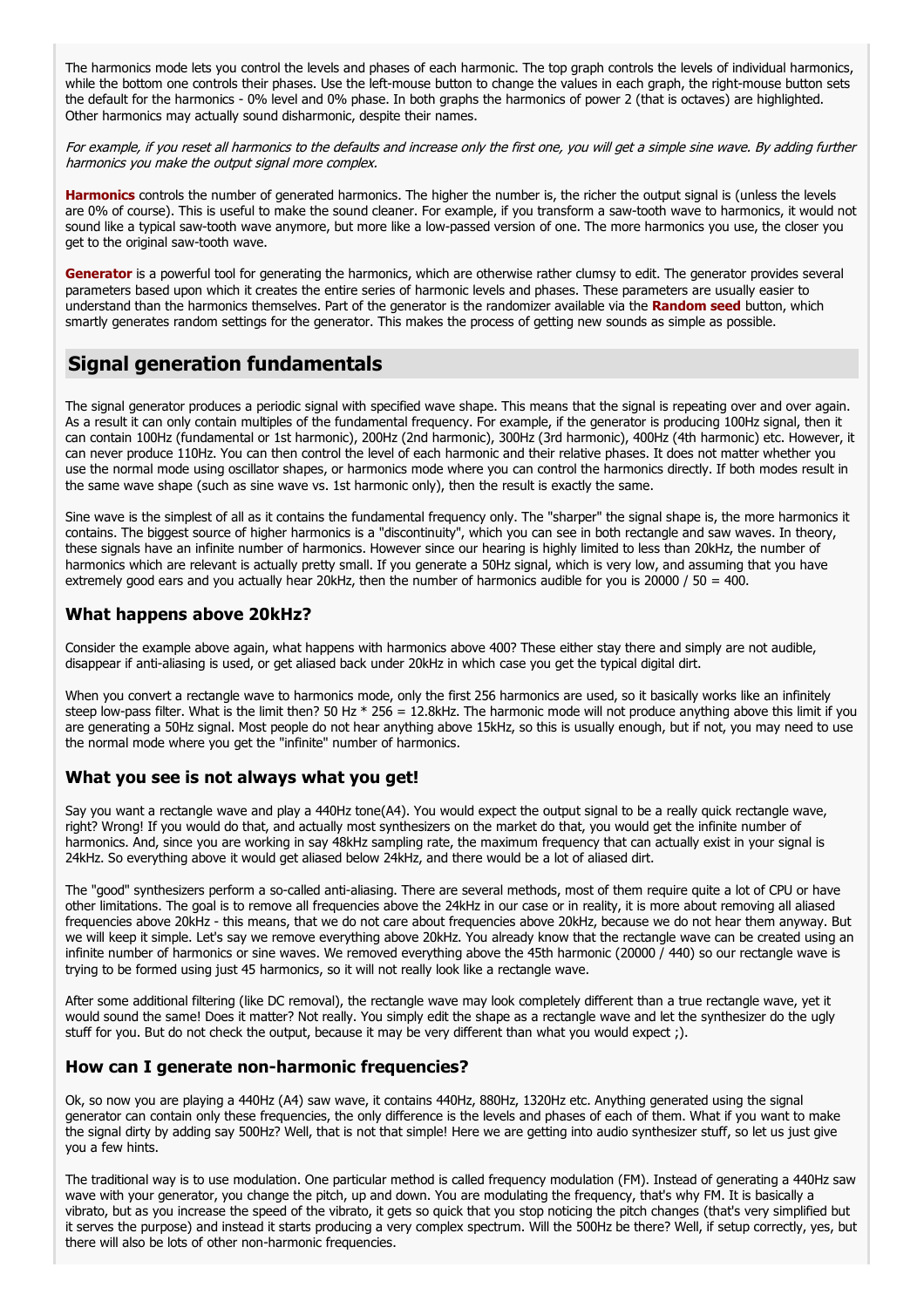Another way is possible without any other tools. Let's say you do not want 440Hz, but 660Hz. Then you may generate 220Hz instead of 440Hz (which is one octave below it) and voila, 660Hz is the 3rd harmonic (3 x 220 is 660)! But you need to shift the saw wave one octave above. Fortunately it is not that hard here - go to the normal mode, select saw tooth, click advanced, and use the harmonics panel to remove the fundamental and leave just the 2nd harmonic, then convert it to harmonic mode. Well, it's not that hard, but it's not exactly simple either...

The only way is, of course, additive synthesis. In that case you do not use one oscillator, but many of them. It lets you generate just about anything. But there is a catch, actually many of them. First, you need to say "ok I want this frequency and that frequency...", the setup is actually infinitely hard as there may be an infinite number of frequencies :). And the second is, of course, CPU requirements.

So is there some ultimate solution? Nope, sorry. The good thing is, you will not probably need it, because while what you see is not always what you get, also what you want is often not what you really want to hear :).



#### Normal

Normal button switches the generator into the normal mode, which lets you edit the shape of the oscillator. This is especially advantageous for low-frequency oscillators, where the shape matters even though it doesn't have any physical meaning.



Convert button converts the current shape into harmonic-based representation. Please note that since the number of harmonics is limited, the result will not perfectly resemble the original shape.



#### **Harmonics**

Harmonics button switches the generator into the harmonics mode, which lets you edit the levels and phases of individual harmonics.<br>This is especially advantageous for high-frequency oscillators, hence sound generators.



Signal generator in Normal mode works by generating the oscillator shape using a combination of several curves - a predefined set of standard curves, custom shape, step sequencer and custom sample. It also post-processes the shape using several filters including smoothing to custom transformations. This is especially useful when using the oscillator as an LFO (low-frequency-<br>oscillator), where the harmonic contents does not really matter, but the shape does.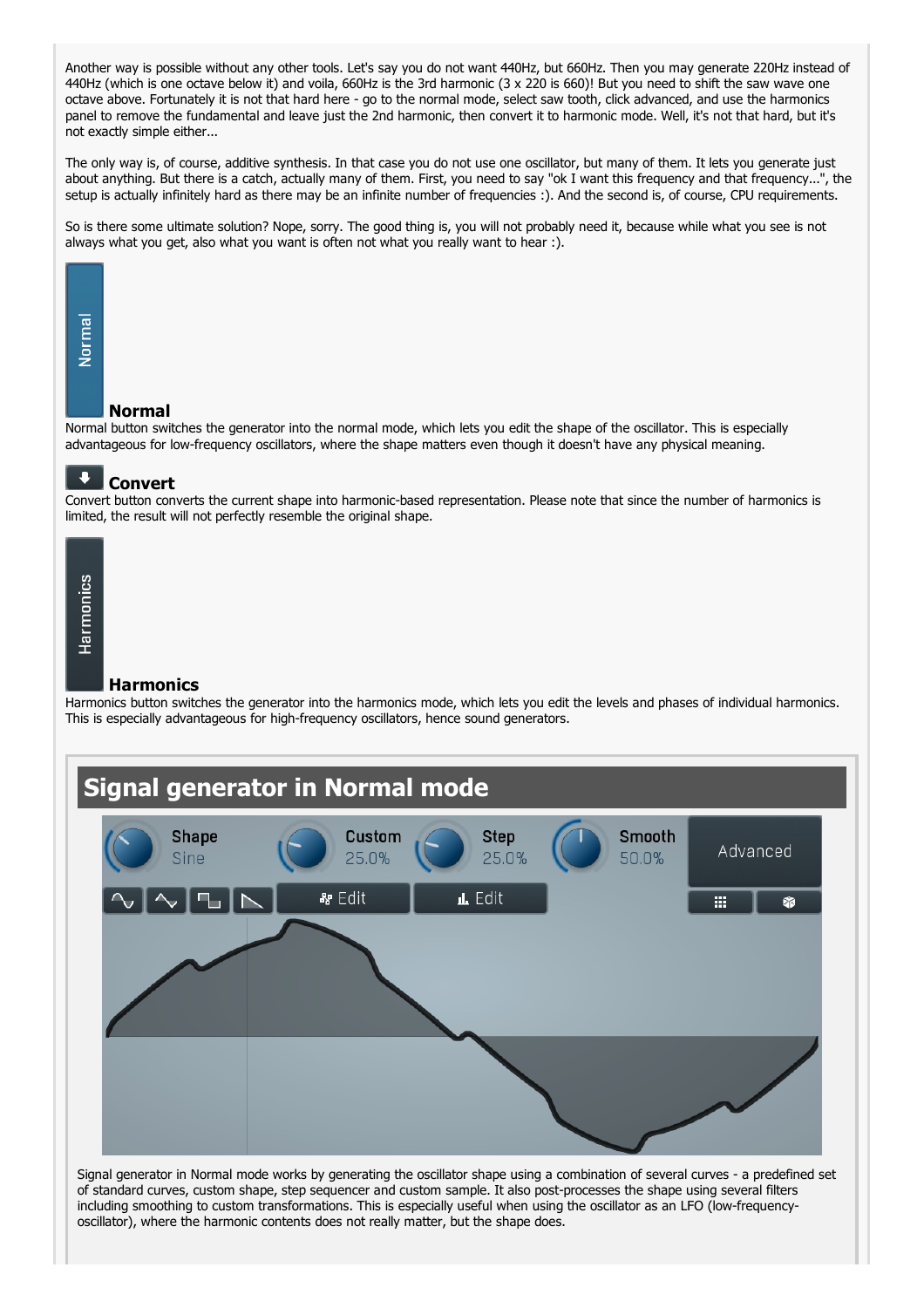

#### **Shape**

Shape controls the main shape used by the signal generator. There are several predefined shapes: exponential, triangle, sine power 8, sine power 4, sine square, sine, harmonics, more harmonics, disharmonics, sine square root, sine 4 root, rectangle, rect-saw, saw, noise and mess. You can choose any of them or interpolate between any 2 adjacent shapes using this control.



#### Custom

Custom controls the amount of the custom shape that is blended into the main shape.



Edit

Edit button shows the custom shape editor.



**Step** 

Edit

Step controls the amount of the step sequencer shape that is blended into the main shape (which has already been blended with the custom shape).



Edit button shows the step sequencer editor.



### Smooth

Smooth controls the amount of smoothing. Many shapes, especially those produced by the step sequencer, have rough jagged edges, which may be advantageous, but when used to modulate certain parameters, the output may be clicking or causing other artifacts. Smoothness helps it by smoothing the whole signal shape out and removing these rough edges.



### Advanced

Advanced button displays an additional window with more advanced settings for post-processing the signal shape, such as harmonics or custom transformations.

## Signal generator in Harmonics mode



Signal generator in Harmonics mode works by generating the oscillator shape using individual harmonics. Essentially a harmonic is a sine wave. The first harmonic, known as the fundamental, fits once in the oscillator time period, hence it is the same as selecting sine wave in the **Normal mode**. The second harmonic fits twice, the third three times etc. In theory, any shape you create in normal mode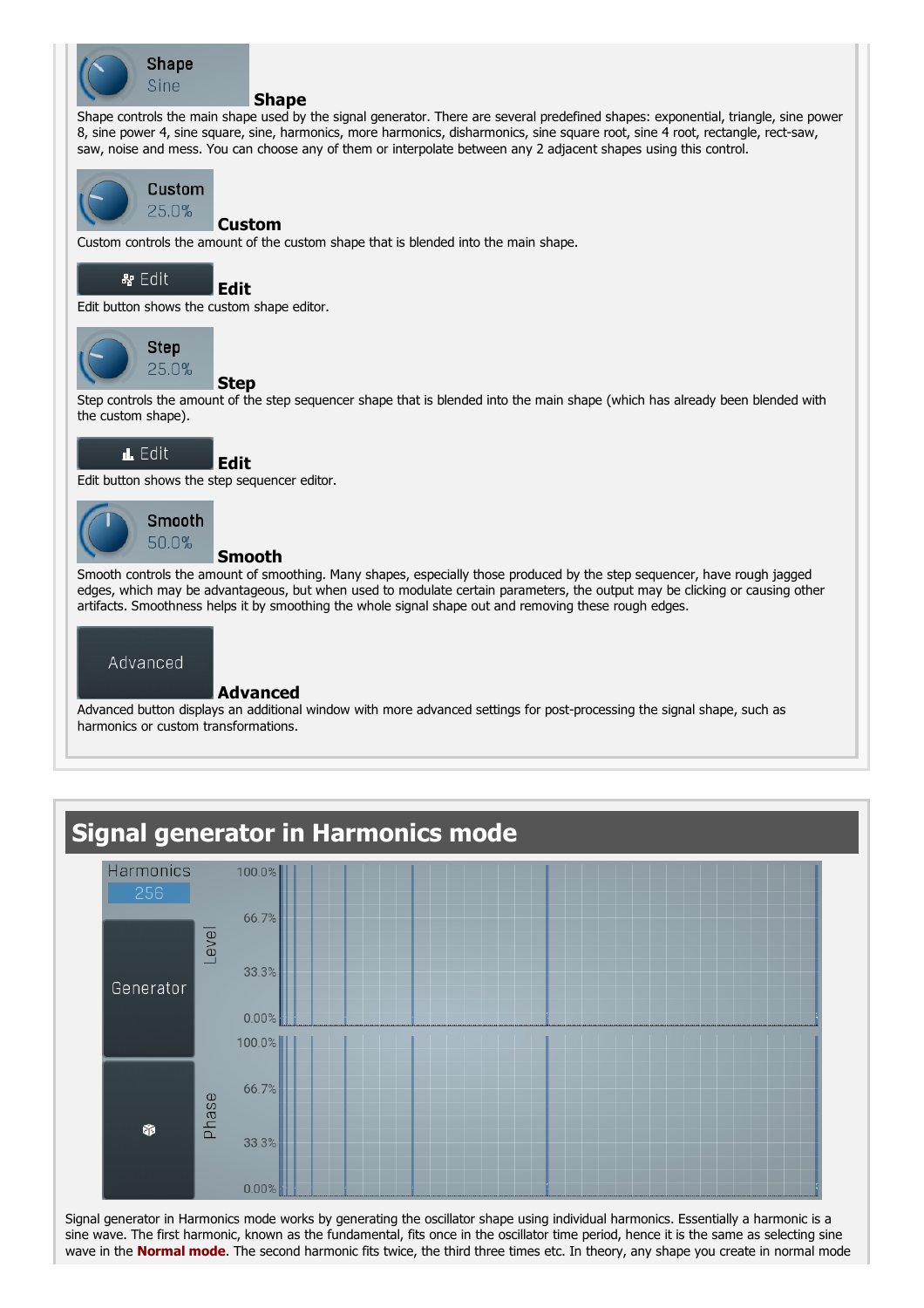can be converted into harmonics. However, this approach to signal generation needs an enormous number of harmonics, which is both inefficient to calculate and mostly hard to edit. Therefore, the harmonic mode can process up to 256 harmonics, which is enough for very complex spectrums, however it is still not enough to generate an accurate square wave for example. If your goal is to create basic shapes, it is better to use the normal mode.

It is nearly impossible to say how a particular curve will sound when used as a high-frequency oscillator in a synthesizer, just by looking at its shape. Harmonics mode, on the other hand, is directly related to human hearing and makes this process very simple. In general, the more harmonics you add, the richer the sound will be. The higher the harmonic, the higher the tone. Usually, one leaves the first harmonic enabled too, as this is the fundamental tone, however you may experiment with more dissonant sounds without it.

Editing harmonics can be time consuming unless you hear what you want, so a signal generator is also available. This great tool lets you generate a random spectrum by a single click. You can also open the Generator settings and edit its parameters, which basically control the audio properties in a more natural way - using parameters such as complexity, harmonicity etc.



#### Generator

Generator button shows a powerful harmonics generator, which can create unlimited number of various timbres and even analyze a sample and extract harmonics from it.



#### Randomize

Randomize button selects random parameters for the harmonics generator, so you can use it to get a random sound character instantly. Hold Ctrl to slightly modify existing generator settings instead of completely changing them.



Magnitudes graph contains the levels of the individual harmonics. The highlighted bars are octaves, thus the 1st, 2nd, 4th, 8th harmonic etc.

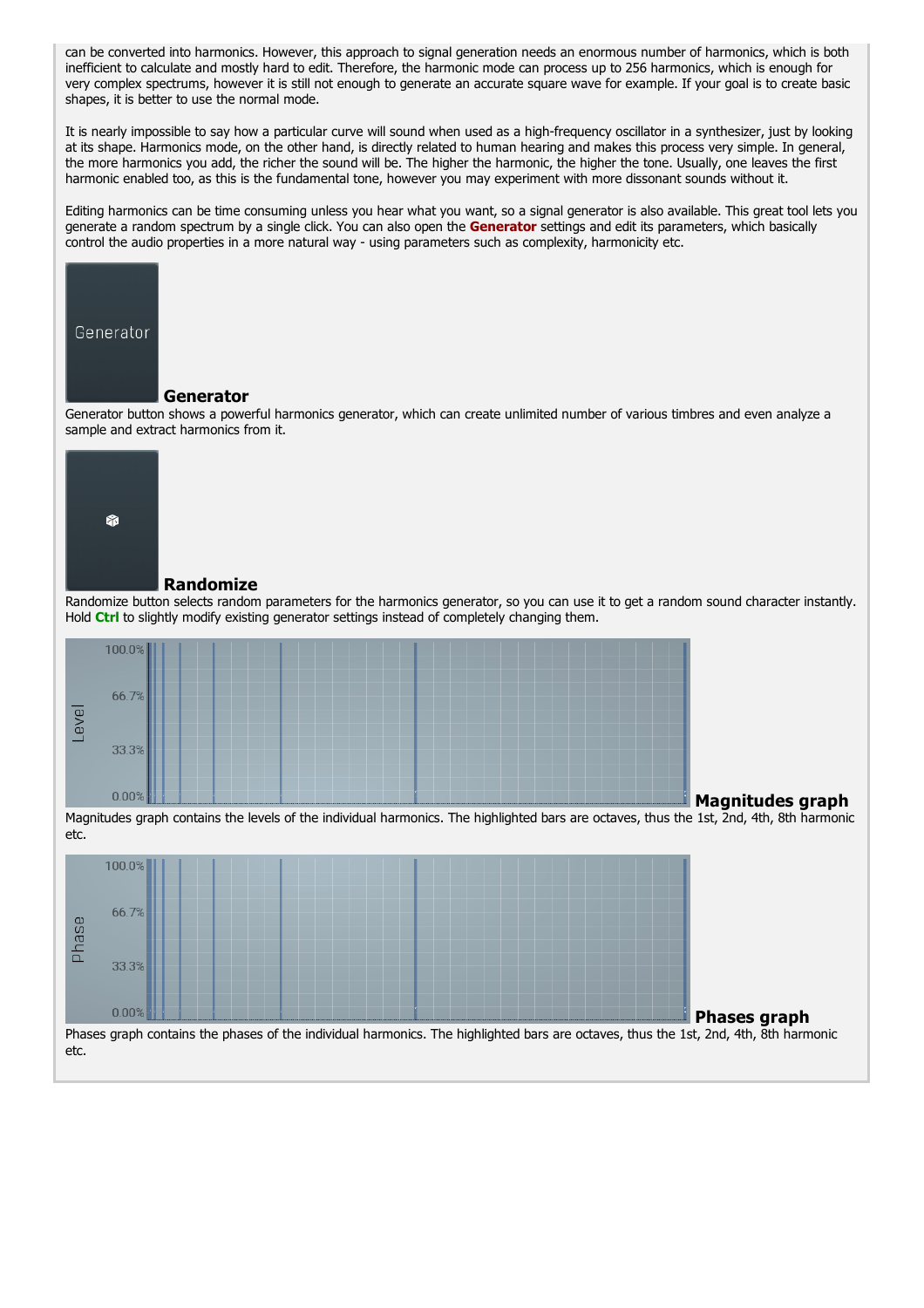

#### Global meter view

Global meter view provides a powerful metering system. If you do not see it in the plug-in, click the Meters or Meters & Utilities button to the right of the main controls. The display can work as either a classical level indicator or, in time graph mode, show one or more values in time. Use the first button to the left of the display to switch between the 2 modes and to control additional settings, including pause, disable and pop up the display into a floating window. The meter always shows the actual channels being processed, thus in M/S mode, it shows mid and side channels.

In the classical level indicators mode each of the meters also shows the recent maximum value. Click on any one of these values boxes to reset them all.

In meter indicates the total input level. The input meter shows the audio level before any specific processing (except potential upsampling and other pre-processing). It is always recommended to keep the input level under 0dB. You may need to adjust the previous processing plugins, track levels or gain stages to ensure that it is achieved.

As the levels approach 0dB, that part of the meters is displayed with red bars. And recent peak levels are indicated by single bars.

Out meter indicates the total output level. The output meter is the last item in the processing chain (except potential downsampling and other post-processing). It is always recommended to keep the output under 0dB.

As the levels approach 0dB, that part of the meters is displayed with red bars. And recent peak levels are indicated by single bars.

Width meter shows the stereo width at the output stage. This meter requires at least 2 channels and therefore does not work in mono mode. Stereo width meter basically shows the difference between the mid and side channels.

When the value is 0%, the output is monophonic. From 0% to 66% there is a green range, where most audio materials should remain.<br>From 66% to 100% the audio is very stereophonic and the phase coherence may start causing pro may still want to use this range for wide materials, such as background pads. It is pretty common for mastered tracks to lie on the edge of

green and blue zones.<br>Above 100% the side signal exceeds the mid signal, therefore it is too monophonic or the signal is out of phase. This is marked using red color. In this case you should consider rotating the phase of the left or right channels or lowering the side signal, otherwise the audio will be highly mono-incompatible and can cause fatigue even when played back in ster

For most audio sources the width is fluctuating quickly, so the meter shows a 400ms average. It also shows the temporary maximum above it as a single coloured bar.<br>If you right click on the meter, you can enable/disable loudness pre-filtering, which uses EBU standard filters to simulate human perception.

This may be useful to get a more realistic idea about stereo width. However, since humans perceive the bass spectrum as lower than the treble, this may hide phase problems in that bass spectrum.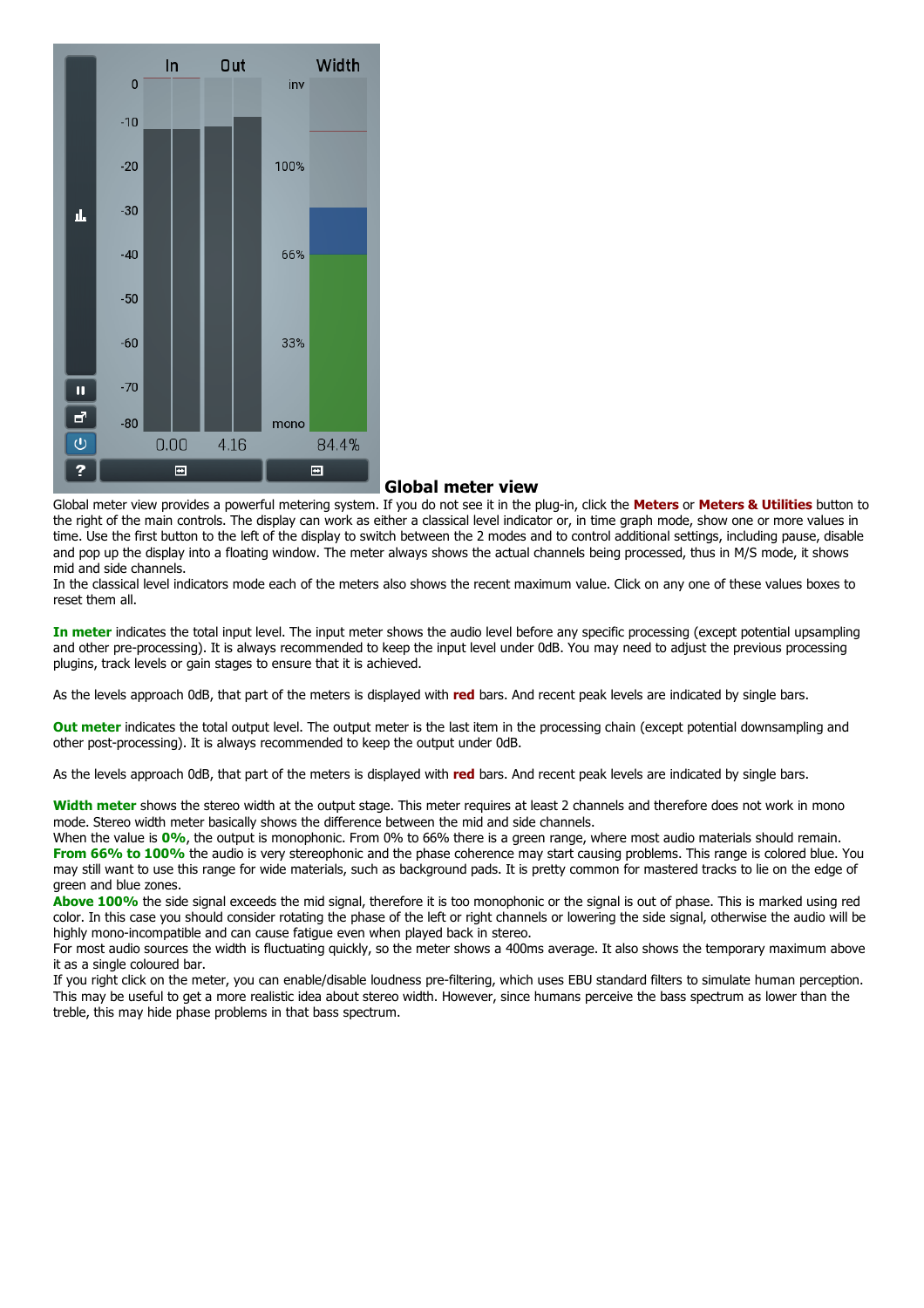#### Time graph

Time graph button switches between the metering view and the time-graphs. The metering view provides an immediate view of the current values including a text representation. The time-graphs provide the same information over a period of time. Since different time-graphs often need different units, only the most important units are provided.

#### $\mathbf{u}$ Pause

Pause button pauses the processing.

#### ಕ್ Popup

Popup button shows a pop-up window and moves the whole metering / time-graph system into it. This is especially useful in cases where you cannot enlarge the meters within the main window or such a task is too complicated. The pop-up window can be arbitrarily resized. In metering mode it is useful for easier reading from a distance for example. In time-graph mode it is useful for getting higher accuracy and a longer time perspective.

#### $\cup$ Enable

Enable button enables or disables the metering system. You can disable it to save system resources.

Collapse

Collapse button minimizes or enlarges the panel to release space for other editors.

#### $\blacksquare$ **Collapse**

 $\blacksquare$ 

Collapse button minimizes or enlarges the panel to release space for other editors.

## **Utilities**



#### Map **Map**

Map button displays all current mappings of modulators, multiparameters and MIDI (whichever subsystems the plugin provides).



#### Multiparameter

Multiparameter button displays settings of the multiparameter. The multiparameter value can be adjusted by dragging it or by pressing Shift and clicking it to enter a new value from the virtual keyboard or from your computer keyboard.